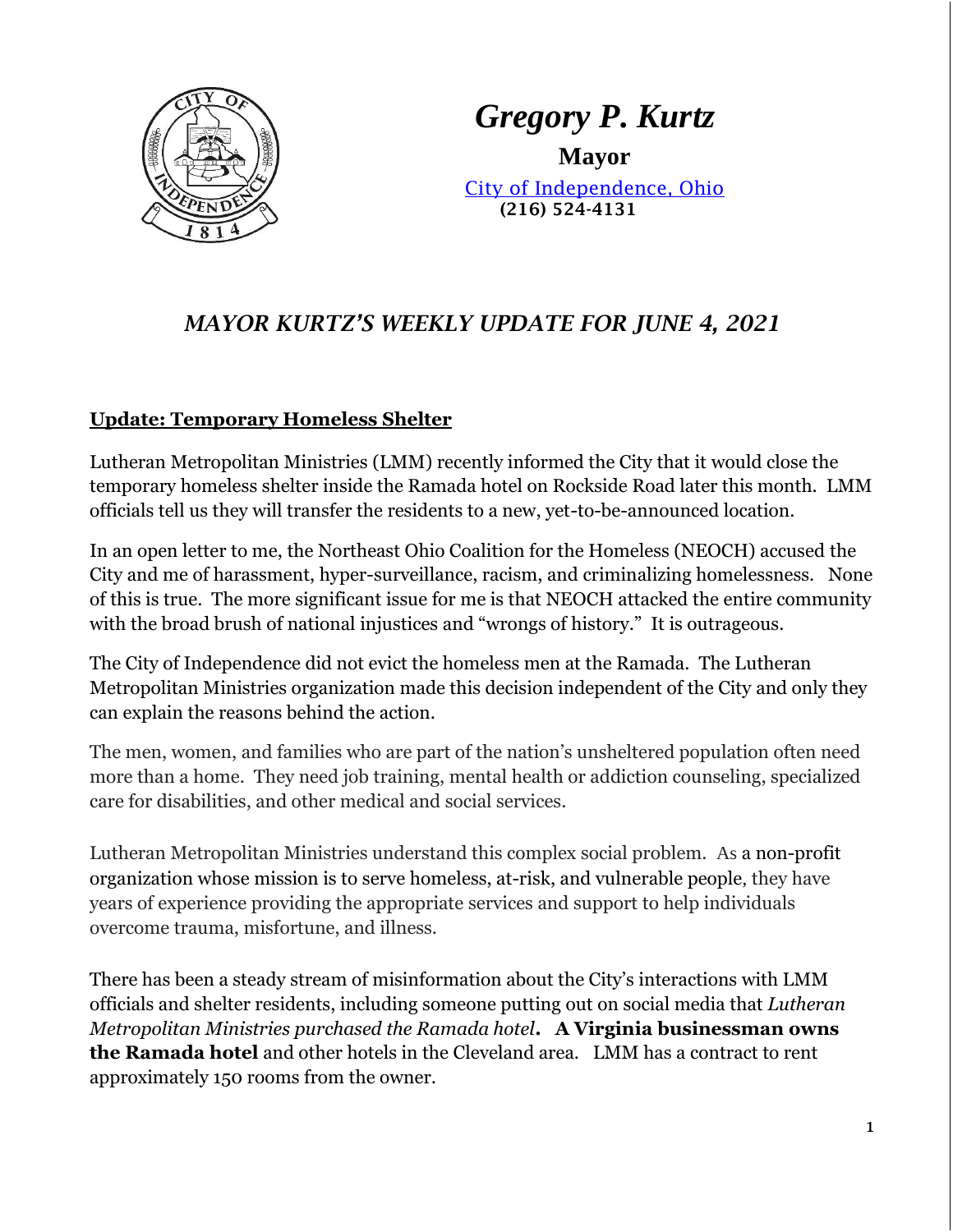Dean Roff created the non-profit Homeless Hookup CLE. He is a one-person operation that relies on volunteers and donations via his Facebook page to collect and personally distribute items to the homeless in Cleveland.

Late last week, he invited people to participate in a "peaceful protest" at Independence City Hall on Saturday, June 5, via Facebook. The announcement was made in advance of LMM's decision to close the shelter at the Ramada.

Misinformation creates confusion, and in some cases, sparks anger and anxiety that does not serve anyone. My Weekly Updates are intended to keep residents informed. If you are reading this, you have already subscribed. If you have friends and neighbors who do not receive my Friday emails, please invite them to subscribe by sending their name and email address to [CityHall@IndependenceOhio.org.](mailto:CityHall@IndependenceOhio.org)

## **Meet the Two Newest Members of the Police Department**

It was my honor to swear in two new members of the Independence Police Department on Thursday, June 3.



Leanne Harvan is a 2013 graduate of Independence High School. Her late father Tom served with the Garfield Heights Police Department, and her uncle Jon Golden is the Macedonia Chief of Police. Leanne returns home to Independence after serving with the Peninsula Police Department.

Tyler Mercado always knew he wanted a career in public safety. He graduated from St. Edward's High School and Cleveland State University and interned two summers with the federal Drug Enforcement Agency (DEA). Tyler's great grandfather was the Chief of Police for the City of Uhrichsville in Tuscarawas County.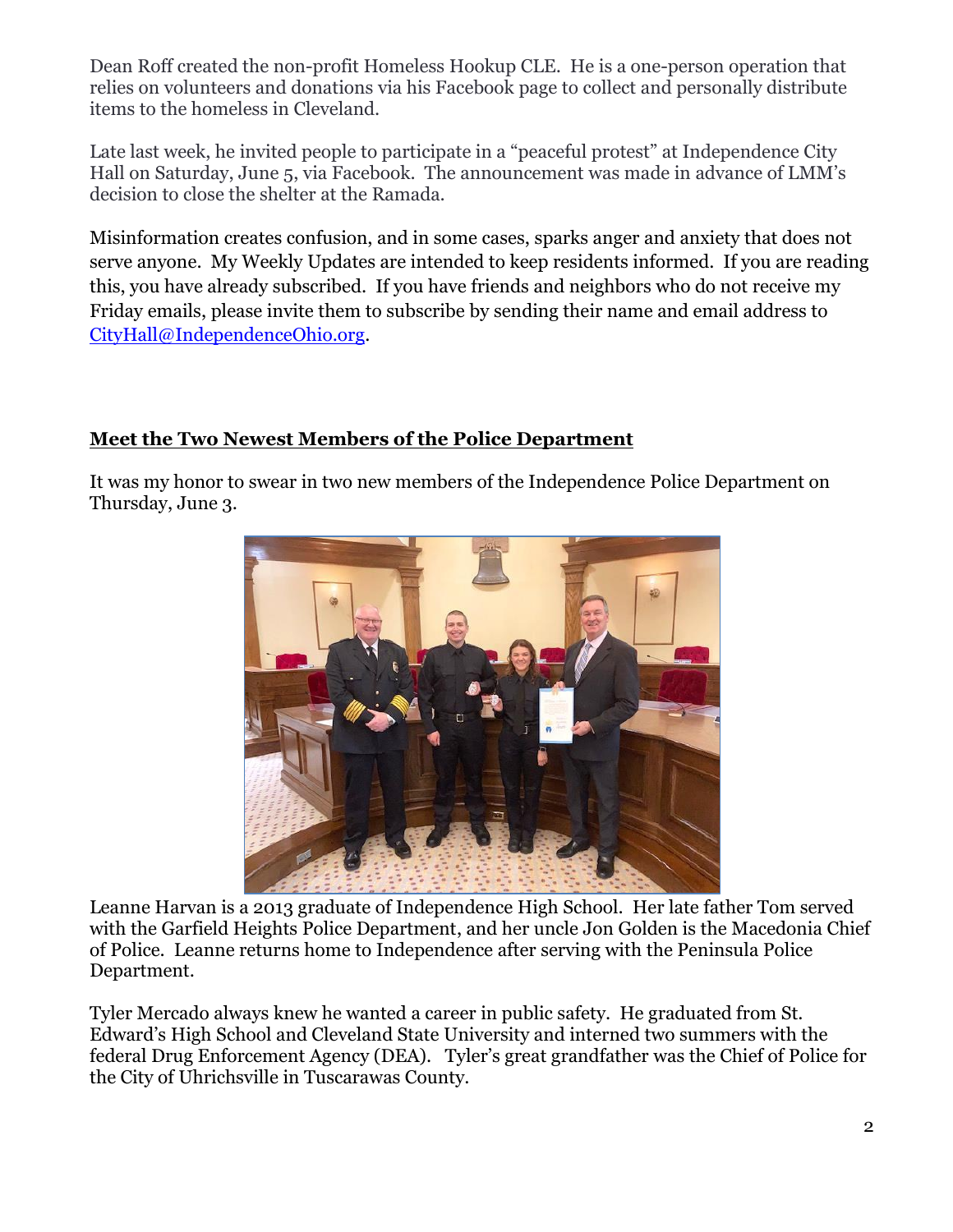## **Independence Fire Welcomes Daniel Snyder**



Daniel Snyder of New Franklin was sworn in on Thursday, June 3. as the newest firefighter/paramedic for the Independence Fire Department. Snyder's wife Brea and 15 month-old daughter Paisley proudly stood by.

Daniel had previously worked as a firefighter/paramedic for the Coventry and Canton Fire Departments. He and his family live in New Franklin.

## **Concert Series Begins!**



The 2021 Summer Concert Series will kick off next **Thursday, June 10, on Public Square**. This year the concerts will be extended an extra half hour from **7 – 9 PM**. The band **Celebration** will be performing rock, Motown, and music of the 60s, 60s, 70s, and 80s on the Bandstand. For your dining pleasure, the Original Greek Gyro "Gyro Guys" food truck will on site. *Oopah!*

There will be a **bonus concert on Wednesday, June 16,** with the Community Band -- a mix of high school students and adults of all ages from Independence and local communities -- on the Bandstand. Retired I.H.S. music

teacher Ken Gunlicks directs the band. The Independence Music Boosters will provide refreshments.

You can find the complete concert schedule inside the Community Spotlight and the Independence Post.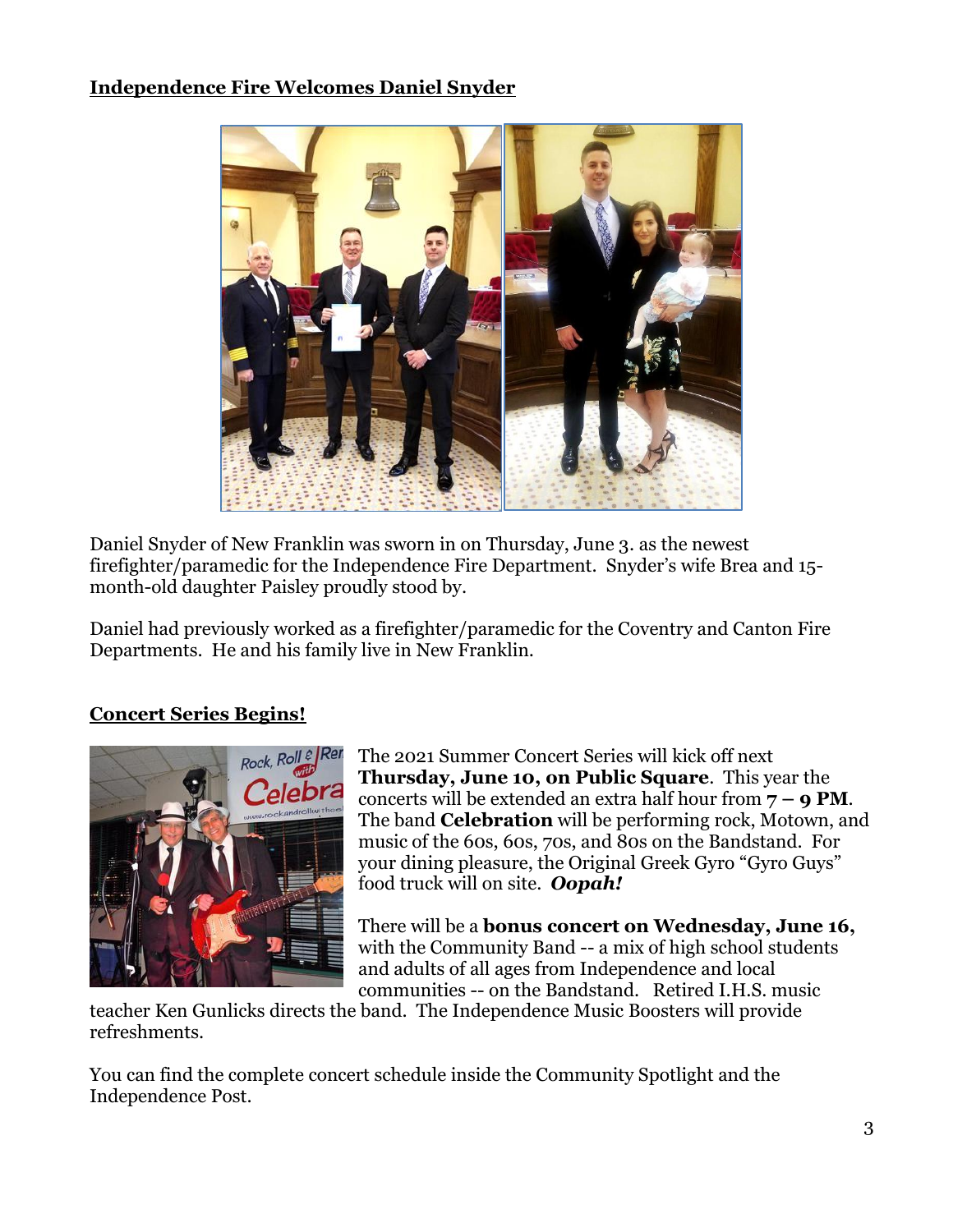# **We're Hiring!**



The City is currently recruiting for a variety of seasonal positions. There are many rewarding opportunities for people to learn and earn!

The ideal candidates must be reliable, energetic, selfmotivated, and have strong customer service skills. A positive attitude, professionalism, and the ability to work as part of a dynamic team are essential. Candidates are required to pass

a drug screen test and background check.

## **Thank You, Mount Alverna Village**

[Mount Alverna Village](https://www.franciscanministries.org/mount-alverna-village/) in Parma donated dessert for Friday's 55+ Lunch. They also had three staff members on-site to help pass out more than 300 meals outside the Civic Center.



Last year Mount Alverna Village opened the Ancora Memory Care Community for seniors with Alzheimer's disease and dementia. The new facility is adjacent to their assisted living, skilled nursing, senior rehabilitation, and respite care facilities.



**L-R: Michelle Young, Community Relations Liaison, Ancora; Mary Lou Fleck, Business Development Liaison; Beth Baszuk, Director, Sales & Marketing** 

#### **Building Rentals Resume in July**

The City will begin building rentals including [Community Center rooms,](https://www.independenceohio.org/departments/community_services/facility_rentals.php) Town Hall, Liberty Station, and the Elmwood Recreation Center starting July 10. Residents can begin making reservations on June 10. For more information, please call the [Recreation Department](https://www.independenceohio.org/departments/recreation/facility_information/index.php) at 216- 524-3262 or the Community Services Department at 216-524-7373.

#### **Get Fully Vaccinated in June**

COVID-19 vaccination appointments are available at the Cleveland Clinic Marymount Hospital for anyone age 12 and older. Next **Thursday, June 10**, they will be administering the Johnson & Johnson *single-dose* vaccine to anyone age 18 and older. On June 17 and 24, they will be administering the Pfizer vaccine. The clinic is open Thursdays between 2 and 7 PM.